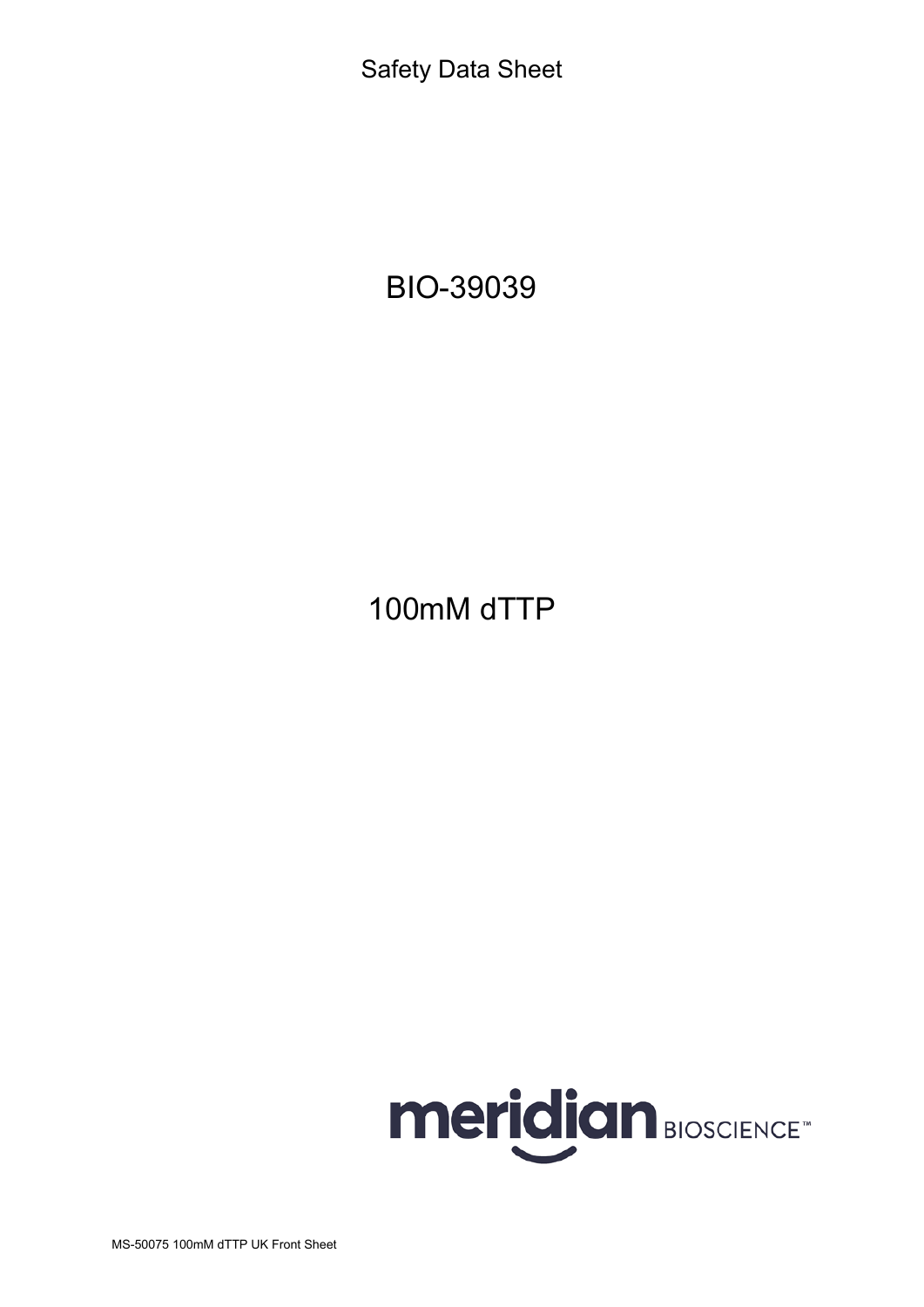

# **Safety Data Sheet**

according to Regulation (EC) No. 1907/2006 (REACH) with its amendment Regulation (EU) 2015/830 Date of original issue: 12/07/2018 Current revision: 30/06/2020 Version 1.1 Supersedes: 12/07/2018 Version 1.0

|                                      |                                                   | SECTION 1: Identification of the substance/mixture and of the company/undertaking |  |  |
|--------------------------------------|---------------------------------------------------|-----------------------------------------------------------------------------------|--|--|
| 1.1                                  | <b>Product identifier</b>                         |                                                                                   |  |  |
|                                      | Product form:                                     | Mixture                                                                           |  |  |
|                                      | Product name:                                     | 100mM dTTP                                                                        |  |  |
|                                      | CAS No.:                                          | N/A                                                                               |  |  |
|                                      | EC No.:                                           | N/A                                                                               |  |  |
|                                      | <b>REACH No.:</b>                                 | A registration number is not available for this substance as the                  |  |  |
|                                      |                                                   | substance or its uses are exempted from registration, the annual                  |  |  |
|                                      |                                                   | tonnage does not require a registration or the registration is                    |  |  |
|                                      |                                                   | envisaged for a later registration deadline.                                      |  |  |
|                                      |                                                   |                                                                                   |  |  |
| $1.2$                                |                                                   | Relevant identified uses of the substance or mixture and uses advised against     |  |  |
|                                      | <b>Relevant identified uses:</b>                  | Product for analytical use                                                        |  |  |
|                                      |                                                   |                                                                                   |  |  |
|                                      | Uses advised against:                             | Not described                                                                     |  |  |
|                                      |                                                   |                                                                                   |  |  |
| $1.3$                                | Details of the supplier of the safety data sheet  |                                                                                   |  |  |
|                                      | Bioline Reagents Ltd, part of Meridian Bioscience |                                                                                   |  |  |
|                                      | Humber Road                                       | Phone: +44 (0)20 8830 5300                                                        |  |  |
|                                      | London                                            | Fax: +44 (0)20 8452 2822                                                          |  |  |
|                                      | NW <sub>2</sub> 6EW                               | E-mail: mbi.tech@meridianlifescience.com                                          |  |  |
|                                      | United Kingdom                                    |                                                                                   |  |  |
|                                      |                                                   |                                                                                   |  |  |
| $1.4$                                | <b>Emergency telephone number</b>                 |                                                                                   |  |  |
|                                      | Emergency number:                                 | +44 (0)1865 407 333 - English speaking (24 hours, 7 days)                         |  |  |
|                                      |                                                   |                                                                                   |  |  |
|                                      | Contact:                                          | CareChem 24                                                                       |  |  |
|                                      | <b>SECTION 2: Hazards identification</b>          |                                                                                   |  |  |
| 2.1                                  | <b>Classification of the substance or mixture</b> |                                                                                   |  |  |
|                                      | 100mM dTTP                                        |                                                                                   |  |  |
|                                      |                                                   |                                                                                   |  |  |
|                                      |                                                   | Classification according to Regulation (EC) No 1272/2008                          |  |  |
|                                      |                                                   |                                                                                   |  |  |
|                                      | Not a hazardous substance or mixture              |                                                                                   |  |  |
|                                      |                                                   |                                                                                   |  |  |
| 2.2                                  | <b>Label elements</b>                             |                                                                                   |  |  |
|                                      | 100mM dTTP                                        |                                                                                   |  |  |
|                                      |                                                   |                                                                                   |  |  |
|                                      | Labelling according Regulation (EC) No 1272/2008  |                                                                                   |  |  |
|                                      |                                                   |                                                                                   |  |  |
| Not a hazardous substance or mixture |                                                   |                                                                                   |  |  |
|                                      |                                                   |                                                                                   |  |  |
|                                      | Hazard Statements (CLP)                           | <b>Precautionary Statements (CLP)</b>                                             |  |  |
|                                      | None                                              | None                                                                              |  |  |
|                                      |                                                   |                                                                                   |  |  |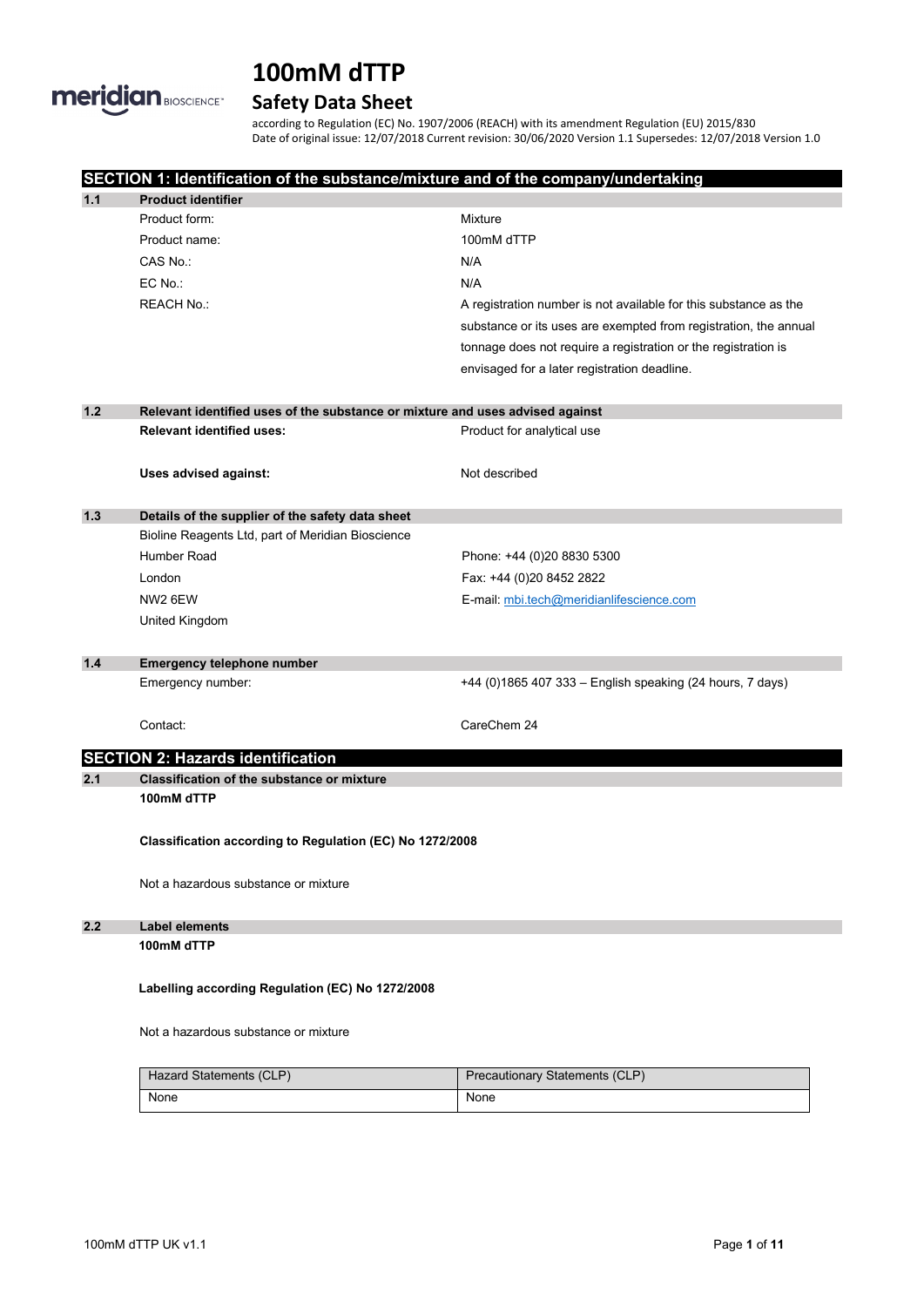

# **Safety Data Sheet**

according to Regulation (EC) No. 1907/2006 (REACH) with its amendment Regulation (EU) 2015/830 Date of original issue: 12/07/2018 Current revision: 30/06/2020 Version 1.1 Supersedes: 12/07/2018 Version 1.0

# **2.3 Other hazards**

#### **Possible hazards from physicochemical properties:**

Some hazards associated with individual components of this mixture are not relevant because the substances are present in concentrations below the GHS cut-off levels, change of physical state or because the mixture/ solution is buffered to pH 4-9 (see GHS Directive 1272/2008/EC Annex I, chapter 3.2.3.1.2.).

This substance/mixture contains no components considered to be either persistent, bioaccumulative and toxic (PBT), or very persistent and very bioaccumulative (vPvB) at levels of 0.1% or higher.

### **SECTION 3: Composition/information on ingredients**

# **3.1/3.2 Substance or Mixture**

#### **100mM dTTP**

| Name, synonyms and | <b>Product Identifier</b> | Composition | Classification according to |
|--------------------|---------------------------|-------------|-----------------------------|
| formulae           |                           |             | Regulation (EC) No.         |
|                    |                           |             | 1272/2008 (CLP)             |
| N/A                | N/A                       | N/A         | N/A                         |

This mixture does not contain any substances to be mentioned according to the criteria of section 3.2 of REACH annex II

#### **3.3 Remarks**

List of H, EUR and P phrases: see section 16

# **SECTION 4: First aid measures**

#### **4.1 Description of first aid measures**

| First-aid measures general            | If necessary consult a physician. Show this safety data sheet to the medical   |
|---------------------------------------|--------------------------------------------------------------------------------|
|                                       | professional in attendance.                                                    |
| First-aid measures after inhalation   | Remove to fresh air, keep the patient warm and provide resuscitation if        |
|                                       | necessary. If symptoms develop, obtain medical attention.                      |
| First-aid measures after skin contact | Remove contaminated clothing. Rinse the affected skin or mucous                |
|                                       | membrane thoroughly under running water. (If possible) use soap.               |
| First-aid measures after eye contact  | After contact with the eyes rinse thoroughly with plenty of water for at least |
|                                       | 15 minutes with the eyelid wide open.                                          |
| First-aid measures after ingestion    | Do NOT induce vomiting. Never give anything by mouth to an unconscious         |
|                                       | person. Rinse mouth and drink plenty of water.                                 |

### **4.2 Most important symptoms and effects, both acute and delayed**

The most important known symptoms and effects are described in the labelling section 2.2 and/or in section 11 Not expected to present a significant hazard under anticipated conditions of normal use. May cause slight irritation to eyes.

#### **4.3 Indication of any immediate medical attention and special treatment needed** No additional recommendations.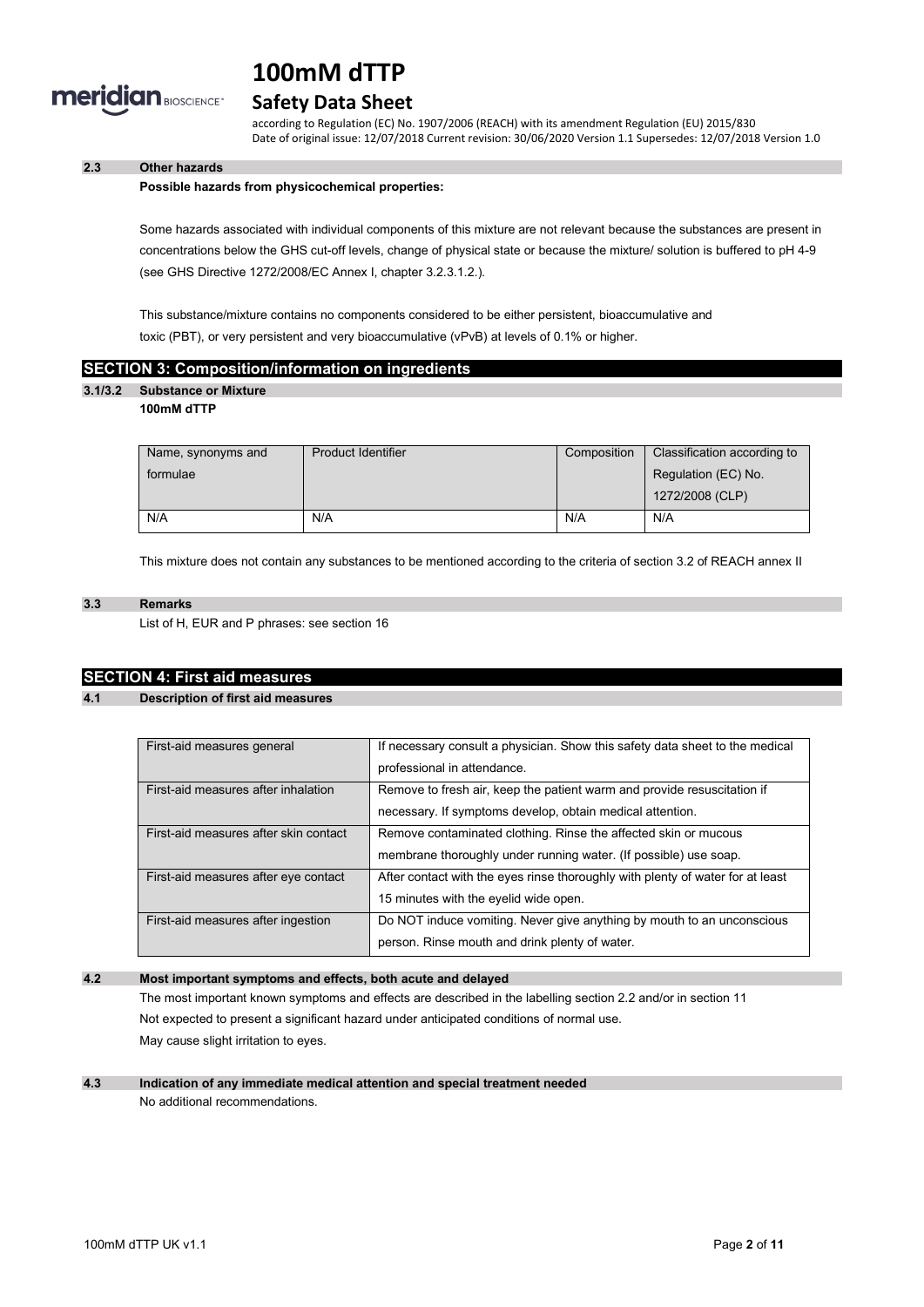

# **Safety Data Sheet**

according to Regulation (EC) No. 1907/2006 (REACH) with its amendment Regulation (EU) 2015/830 Date of original issue: 12/07/2018 Current revision: 30/06/2020 Version 1.1 Supersedes: 12/07/2018 Version 1.0

# **SECTION 5: Firefighting measures**

#### **5.1 Extinguishing media**

Fire extinguishers appropriate to the fire classification, and, if applicable, a fire blanket must be available in a prominent location in the work area.

| Suitable extinguishing media   | All extinguishers like FOAM, WATER SPRAY, DRY POWDER, CARBON |  |
|--------------------------------|--------------------------------------------------------------|--|
|                                | DIOXIDE can be used.                                         |  |
| Unsuitable extinguishing media | None known.                                                  |  |

#### **5.2 Special hazards arising from the substance or mixture**

| Fire Hazard                         | Not flammable.                                                     |
|-------------------------------------|--------------------------------------------------------------------|
| Hazardous decomposition products in | Carbon oxides, Nitrogen oxides, Phosphorus oxides, Lithium oxides. |
| case of fire                        |                                                                    |

### **5.3 Advice for firefighters**

| Product package burns like paper or plastic.                                   |
|--------------------------------------------------------------------------------|
| Spray any vapours released with water.                                         |
| Retain fire water where possible.                                              |
| Protective breathing apparatus, independent of the ambient air (isolated       |
| equipment), and sealed protective clothing is necessary in the event of large- |
| scale formation of toxic substances.                                           |
|                                                                                |

#### **5.4 Additional Information**

None.

# **SECTION 6: Accidental release measures**

### **6.1 Personal precautions, protective equipment and emergency procedures**

| For non-emergency personnel | Evacuate unnecessary personnel.                                            |
|-----------------------------|----------------------------------------------------------------------------|
|                             | Avoid breathing vapours, mist or gas.                                      |
|                             | Avoid contact with skin, eyes and clothing.                                |
|                             | Regular staff training is necessary, indicating hazards and precautions on |
|                             | the basis of operating instructions.                                       |
|                             | Restrictions on activity must be observed.                                 |
| For emergency responders    | Wear suitable protective equipment as defined in section 8.2               |
|                             | Prevent further leakage or spillage if safe to do so.                      |
|                             | Avoid release of materials into the environment.                           |

# **6.2 Environmental precautions**

Notify authorities if large amounts of the product enters sewers or public waters.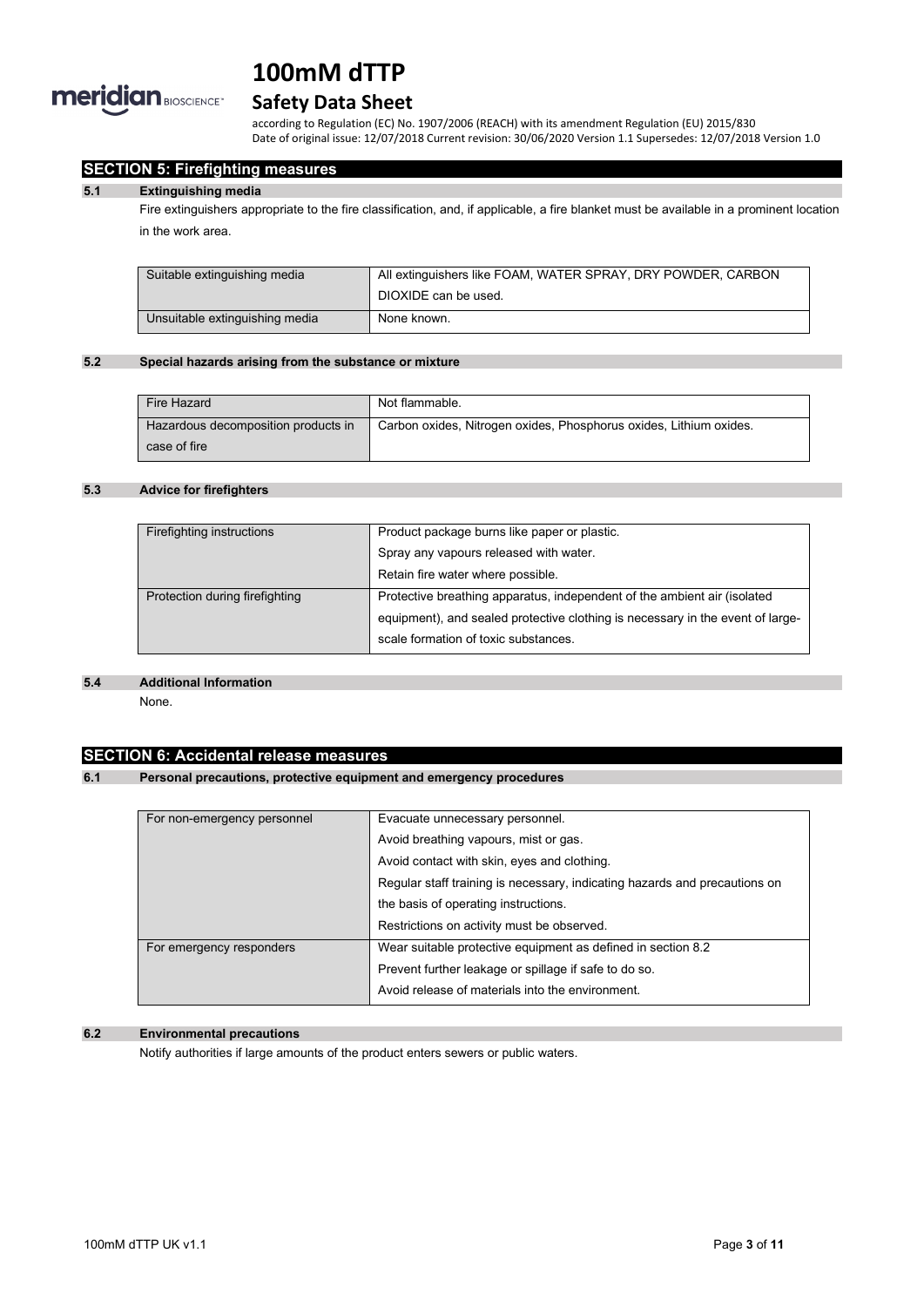

# **Safety Data Sheet**

according to Regulation (EC) No. 1907/2006 (REACH) with its amendment Regulation (EU) 2015/830 Date of original issue: 12/07/2018 Current revision: 30/06/2020 Version 1.1 Supersedes: 12/07/2018 Version 1.0

# **6.3 Methods and material for containment and cleaning up**

| Small Scale release | Make use of general chemical spill kit or other absorbent material.          |
|---------------------|------------------------------------------------------------------------------|
|                     | Clean any contaminated equipment and floors with plenty of water.            |
|                     | Collect small amounts of leaked liquid and flush with copious amounts of     |
|                     | water into drains.                                                           |
| Large Scale release | Bind any escaping liquid with inert absorbent material (sand, vermiculite or |
|                     | similar).                                                                    |
|                     | Block/ prevent liquid entering any open drain.                               |
|                     | Collect contaminated materials and dispose in accordance to local            |
|                     | regulations for the disposal of hazardous chemicals.                         |
|                     |                                                                              |

# **6.4 Reference to other sections**

SECTION 5.4: Additional fire precautions.

SECTION 8: Exposure controls/personal protection.

SECTION 13: Disposal considerations.

# **SECTION 7: Handling and storage**

# **7.1 Precautions for safe handling**

| Precautions for safe handling | Handling in accordance with the instructions supplied with the product. |
|-------------------------------|-------------------------------------------------------------------------|
|                               | Provide adequate ventilation.                                           |
|                               | Avoid breathing vapours, mist or gas.                                   |
|                               | Avoid contact with skin, eyes and clothing.                             |
| Hygiene measures              | Handle in accordance with good industrial hygiene and safety practice.  |
|                               | Take off contaminated clothing and wash before reuse.                   |
|                               | Wash hands and other exposed areas with mild soap and water before      |
|                               | eating, drinking or smoking and when leaving work.                      |

# **7.2 Conditions for safe storage, including any incompatibilities**

| Storage conditions     | Keep only in the original container.                                    |
|------------------------|-------------------------------------------------------------------------|
|                        | Store in a cool well ventilated place out of direct sunlight.           |
|                        | Keep container closed when not in use.                                  |
| Incompatible materials | Store separately from: Strong oxidizing agents, Acids, Aluminium, Zinc. |

## **7.3 Specific end use(s)**

Apart from the uses mentioned in section 1.2 no other specific uses are stipulated.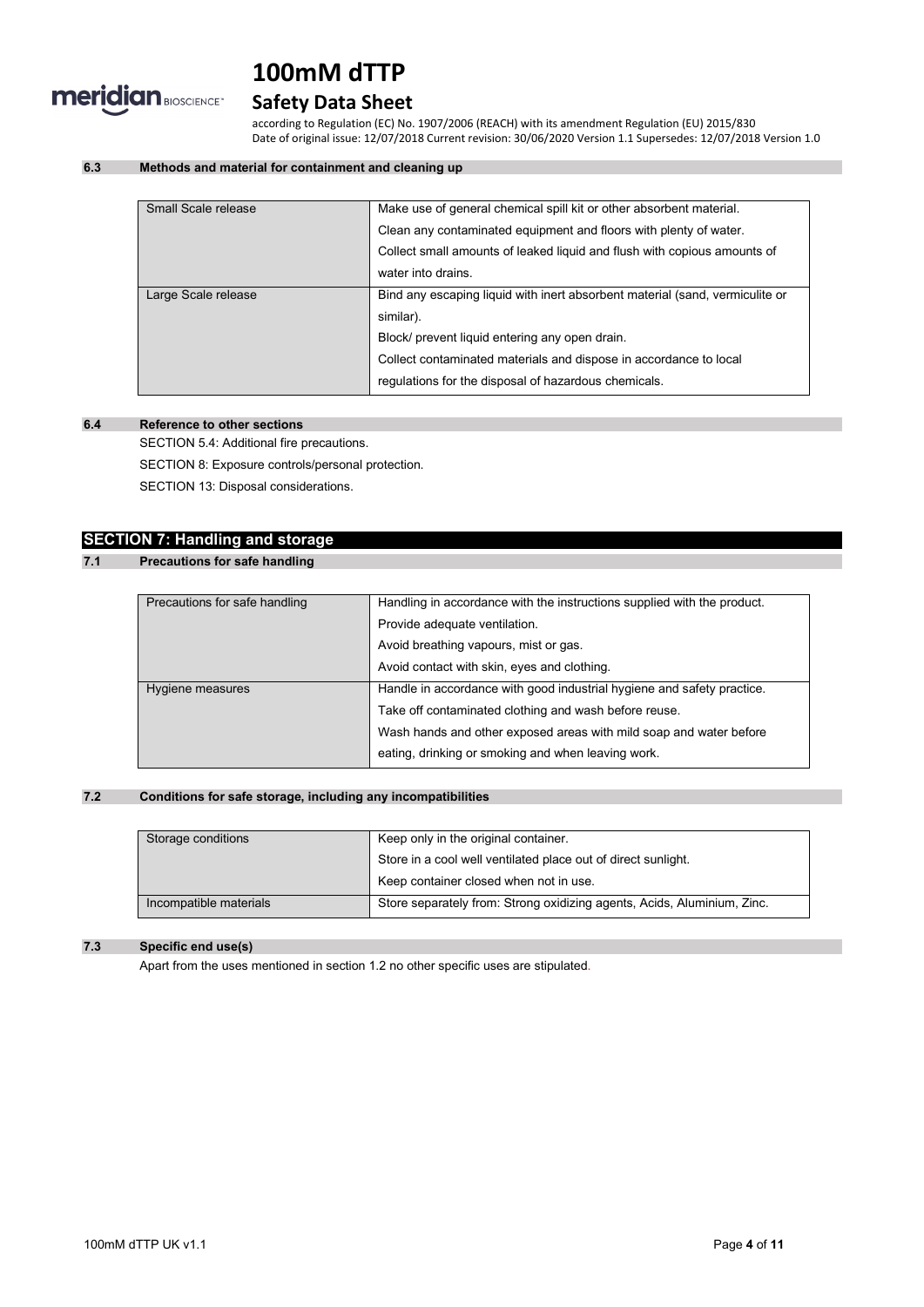

# **Safety Data Sheet**

according to Regulation (EC) No. 1907/2006 (REACH) with its amendment Regulation (EU) 2015/830 Date of original issue: 12/07/2018 Current revision: 30/06/2020 Version 1.1 Supersedes: 12/07/2018 Version 1.0

# **SECTION 8: Exposure controls/personal protection**

### **8.1 Control parameters**

| 100mM dTTP     |                               |                                          |
|----------------|-------------------------------|------------------------------------------|
| United Kingdom | WEL TWA (mg/m <sup>3</sup> )  | N/A                                      |
| United Kingdom | WEL TWA (ppm)                 | N/A                                      |
| United Kingdom | WEL STEL (mg/m <sup>3</sup> ) | N/A                                      |
| United Kingdom | WEL STEL (ppm)                | N/A                                      |
| United Kingdom | Remark (WEL)                  | Contains no substances with occupational |
|                |                               | exposure limit values.                   |

# **8.2 Exposure controls**

| Appropriate engineering controls: | Good ventilation or extraction system in the room, floor resistant to      |  |
|-----------------------------------|----------------------------------------------------------------------------|--|
|                                   | chemicals and washing facilities available.                                |  |
| General controls                  | Avoid all unnecessary exposure.                                            |  |
|                                   | Handle in accordance with good industrial hygiene and safety practice.     |  |
| Respiratory protection            | Respiratory protection not required.                                       |  |
|                                   | For nuisance exposures or if risk assessment requires, use type OV/AG (US) |  |
|                                   | or type ABEK (EU EN 14387) respirator cartridges. Use respirators and      |  |
|                                   | components tested and approved under appropriate government standards      |  |
|                                   | such as NIOSH (US) or CEN (EU).                                            |  |
| Eye protection                    | Use equipment for eye protection tested and approved under appropriate     |  |
|                                   | government standards such as NIOSH (US) or EN166 (EU) with integrated      |  |
|                                   | side shields or wrap-around protection.                                    |  |
| Hand protection                   | Handle with gloves.                                                        |  |
|                                   | Gloves must be inspected prior to use. Use proper glove removal technique  |  |
|                                   | (without touching glove's outer surface) to avoid skin contact with this   |  |
|                                   | product.                                                                   |  |
|                                   | Wear protective gloves that satisfy the specifications of EU Directive     |  |
|                                   | 89/686/EEC and the standard EN374 derived from it.                         |  |
|                                   | Exact breakthrough times to be found through the manufacturer of the       |  |
|                                   | protective gloves and must be observed.                                    |  |
|                                   | Gloves should be removed and replaced if there are any signs of            |  |
|                                   | degradation or breakthrough.                                               |  |
|                                   |                                                                            |  |
|                                   | Splash contact - Material suggested Nitrile Rubber.                        |  |
|                                   |                                                                            |  |
|                                   | Full contact - Material suggested Nitrile Rubber.                          |  |
|                                   |                                                                            |  |
|                                   | If used in solution, or mixed with other substances, and under conditions  |  |
|                                   | which differ from EN374, contact the supplier of the CE approved gloves.   |  |
| Skin and body protection          | Long sleeved protective clothing.                                          |  |
| Thermal protection                | Not required for normal conditions of use.                                 |  |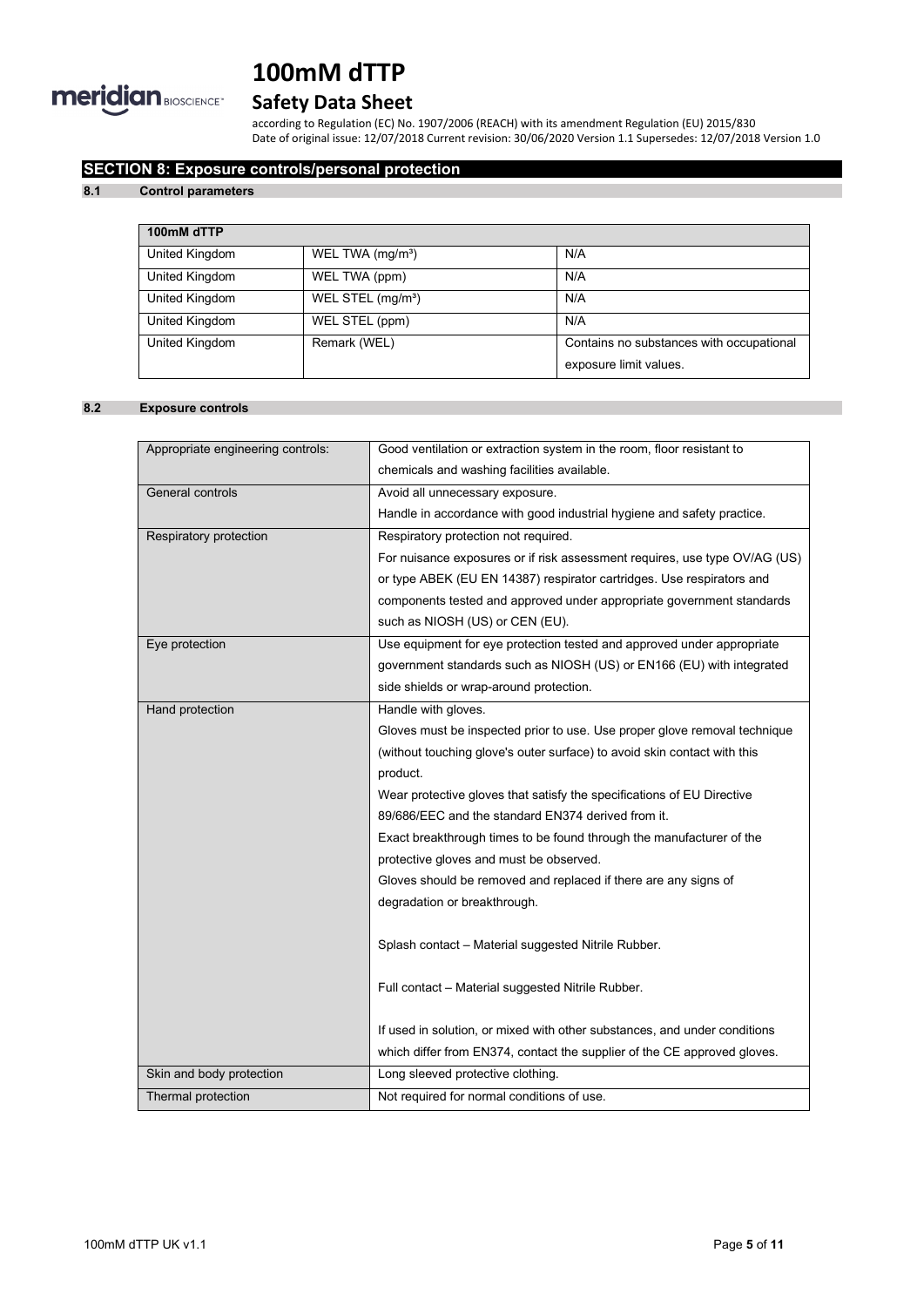

# **Safety Data Sheet**

according to Regulation (EC) No. 1907/2006 (REACH) with its amendment Regulation (EU) 2015/830 Date of original issue: 12/07/2018 Current revision: 30/06/2020 Version 1.1 Supersedes: 12/07/2018 Version 1.0

| Other information | Eating, drinking, smoking, taking snuff and storage of food in work areas and |
|-------------------|-------------------------------------------------------------------------------|
|                   | at outdoor workplaces is prohibited. Avoid contact with the skin, eyes and    |
|                   | clothing. Rinse any clothing on which the substance has been spilled, and     |
|                   | soak it in water. Wash hands thoroughly with soap and water when stopping     |
|                   | work and before eating.                                                       |

These recommendations are advisory only and must be evaluated by an industrial hygienist and safety officer familiar with the specific situation of anticipated use by our customers. It should not be construed as offering an approval for any specific use scenario.

# **SECTION 9: Physical and chemical properties**

**9.1 Information on basic physical and chemical properties**

| 100mM dTTP                                  |                           |
|---------------------------------------------|---------------------------|
| Physical state:                             | Liquid                    |
| Colour:                                     | Colourless                |
| Molecular Mass:                             | No data available         |
| Odour:                                      | <b>Odourless</b>          |
| Odour threshold:                            | No data available         |
| $pH$ :                                      | 7.5                       |
| Relative evaporation rate (butylacetate=1): | No data available         |
| Melting point:                              | No data available         |
| Freezing point:                             | No data available         |
| Boiling point:                              | No data available         |
| Flash point:                                | No data available         |
| Auto-ignition temperature:                  | No data available         |
| Decomposition temperature:                  | No data available         |
| Flammability (solid, gas):                  | Not applicable            |
| Vapour pressure:                            | No data available         |
| Relative vapour density at 20 °C:           | No data available         |
| Relative density:                           | ~1.0 $g/cm^3$ (Water = 1) |
| Solubility:                                 | No data available         |
| Log Pow:                                    | No data available         |
| Viscosity, kinematic:                       | No data available         |
| Viscosity, dynamic:                         | No data available         |
| Oxidising properties:                       | No data available         |
| Explosive properties:                       | No data available         |
| Explosive limits:                           | No data available         |

**9.2 Other information**

Data for the other parameters of the mixtures are not available, because no registration and no chemical safety report is required.

**Relevant Properties of Substance Group**: None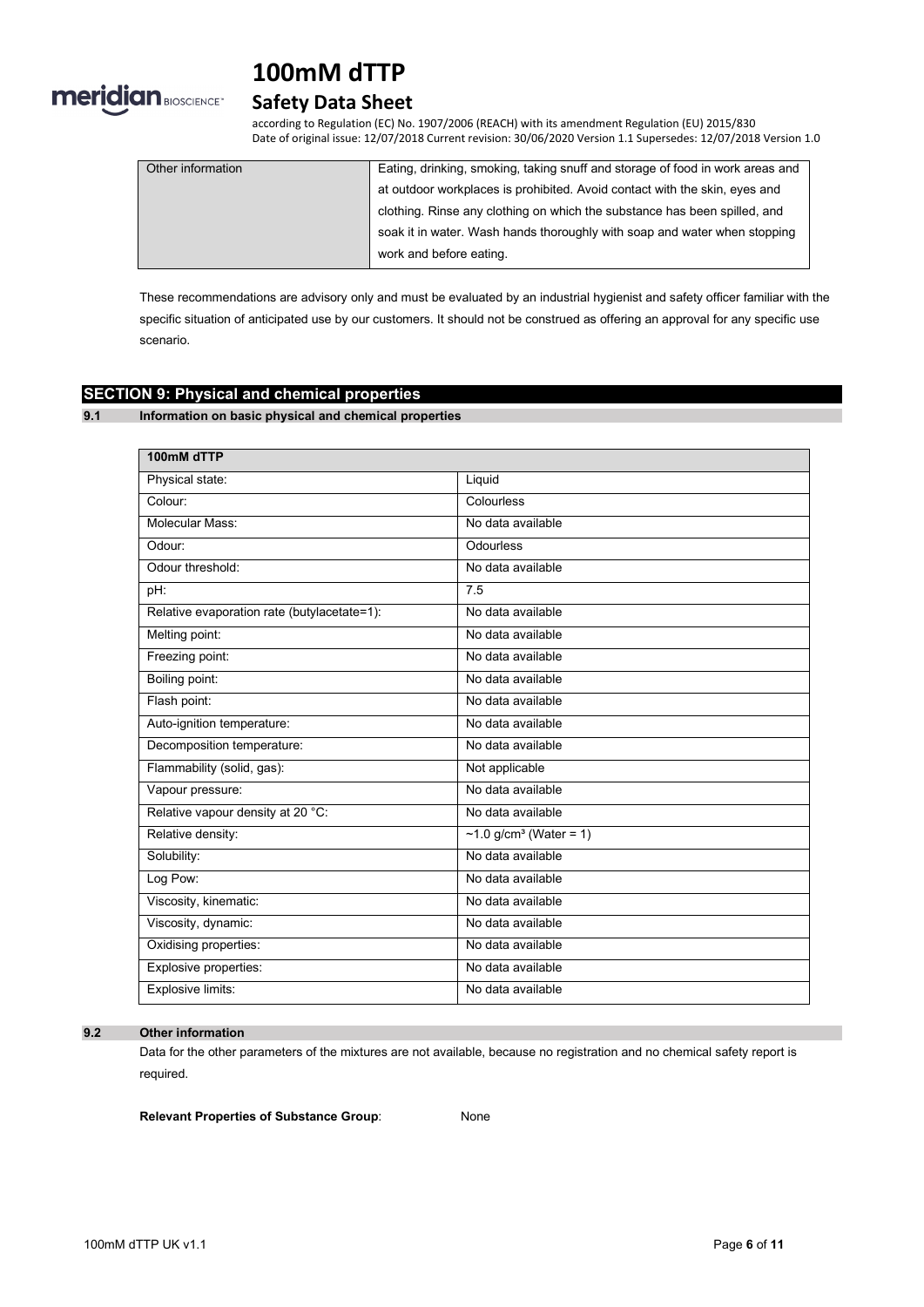

# **Safety Data Sheet**

according to Regulation (EC) No. 1907/2006 (REACH) with its amendment Regulation (EU) 2015/830 Date of original issue: 12/07/2018 Current revision: 30/06/2020 Version 1.1 Supersedes: 12/07/2018 Version 1.0

|      | <b>SECTION 10: Stability and reactivity</b>                                                                                           |
|------|---------------------------------------------------------------------------------------------------------------------------------------|
| 10.1 | <b>Reactivity</b>                                                                                                                     |
|      | Stable under normal conditions.                                                                                                       |
| 10.2 | <b>Chemical stability</b>                                                                                                             |
|      | Stable under recommended conditions.                                                                                                  |
| 10.3 | Possibility of hazardous reactions                                                                                                    |
|      | None known.                                                                                                                           |
| 10.4 | <b>Conditions to avoid</b>                                                                                                            |
|      | Extremely high or low temperatures.                                                                                                   |
| 10.5 | Incompatible materials                                                                                                                |
|      | Strong oxidizing agents, Acids, Aluminium, Zinc.                                                                                      |
| 10.6 | <b>Hazardous decomposition products</b>                                                                                               |
|      | Hazardous decomposition products formed under fire conditions - Carbon oxides, Nitrogen oxides, Phosphorus oxides, Lithium<br>oxides. |
|      | In the event of fire: see section 5                                                                                                   |

# **SECTION 11: Toxicological information**

# **11.1 Information on toxicological effects**

Quantitative data on the toxicity of this product is not available.

| 100mM dTTP                                       |                                                                      |
|--------------------------------------------------|----------------------------------------------------------------------|
| Acute toxicity                                   | Not classified.                                                      |
| Additional information                           | Based on available data, the classification criteria are not<br>met  |
| Skin corrosion/irritation                        | Not classified                                                       |
| Additional information                           | Based on available data, the classification criteria are not<br>met  |
| Serious eye damage/irritation                    | Not classified.                                                      |
| Additional information                           | Based on available data, the classification criteria are not<br>met. |
| Respiratory or skin sensitisation                | Not classified.                                                      |
| Additional information                           | Based on available data, the classification criteria are not<br>met. |
| Germ cell mutagenicity                           | Not classified.                                                      |
| Additional information                           | Based on available data, the classification criteria are not<br>met  |
| Carcinogenicity                                  | Not classified.                                                      |
| Additional information                           | Based on available data, the classification criteria are not<br>met  |
| Reproductive toxicity                            | Not classified.                                                      |
| Additional information                           | Based on available data, the classification criteria are not<br>met  |
| Specific target organ toxicity (single exposure) | Not classified.                                                      |
| Additional information                           | Based on available data, the classification criteria are not<br>met. |
| Aspiration hazard                                | Not classified.                                                      |
| Additional information                           | Based on available data, the classification criteria are not<br>met. |
| Potential adverse human health effects and       | Not expected to present a significant hazard under                   |
| symptoms:                                        | anticipated conditions of normal use.                                |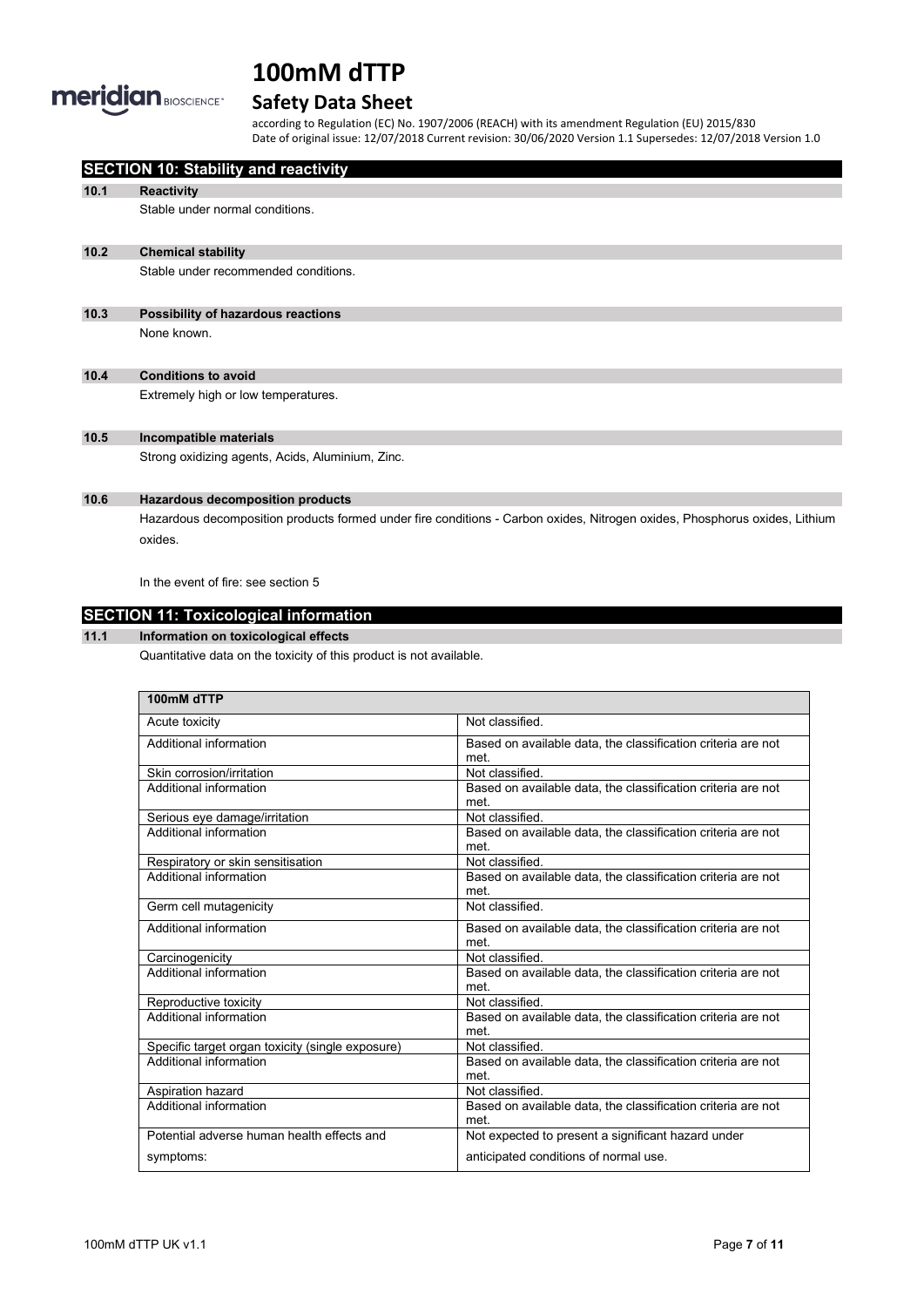

# **Safety Data Sheet**

according to Regulation (EC) No. 1907/2006 (REACH) with its amendment Regulation (EU) 2015/830 Date of original issue: 12/07/2018 Current revision: 30/06/2020 Version 1.1 Supersedes: 12/07/2018 Version 1.0

# **SECTION 12: Ecological information**

#### **12.1 Toxicity**

**100mM dTTP** Ecology - Water Not Classified

Environmental hazards must not be labelled with P phrases until 125 mL or 125 g (EU 1272/2008 Annex I - 1.5.2).

# **12.2 Persistence and degradability**

| 100mM dTTP     |                   |
|----------------|-------------------|
| Biodegradation | No data available |

# **12.3 Bioaccumulative potential**

| 100mM dTTP                          |                                     |
|-------------------------------------|-------------------------------------|
| Bioconcentration factor (BCF REACH) | No additional information available |
| Log Pow                             | No data available                   |

### **12.4 Mobility in soil**

| 100mM dTTP     |                    |
|----------------|--------------------|
| Ecology - Soil | No data available. |

### **12.5 Results of PBT and vPvB assessment**

| 100mM dTTP                                                                             |
|----------------------------------------------------------------------------------------|
| This substance/mixture does not meet the PBT criteria of REACH regulation, annex XIII  |
| This substance/mixture does not meet the vPvB criteria of REACH regulation, annex XIII |

#### **12.6 Other adverse effects**

#### **100mM dTTP**

No additional information available.

# **SECTION 13: Disposal considerations**

# **13.1 Waste treatment methods**

| Waste disposal recommendations: | <b>Product</b>                                                             |
|---------------------------------|----------------------------------------------------------------------------|
|                                 | Offer surplus and non-recyclable solutions to a licensed disposal company. |
|                                 | <b>Contaminated packaging</b><br>Dispose of as unused product.             |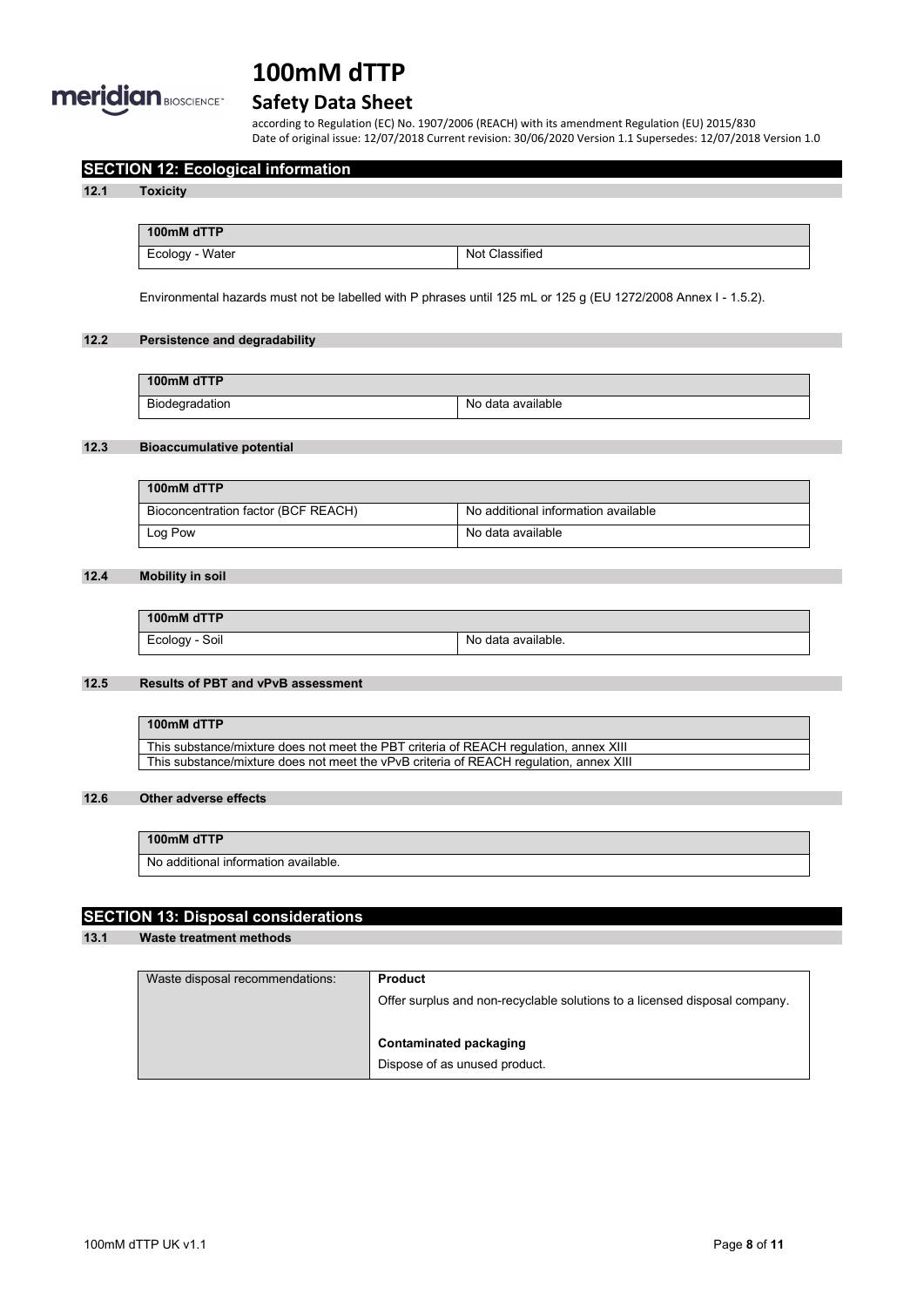

# **Safety Data Sheet**

according to Regulation (EC) No. 1907/2006 (REACH) with its amendment Regulation (EU) 2015/830 Date of original issue: 12/07/2018 Current revision: 30/06/2020 Version 1.1 Supersedes: 12/07/2018 Version 1.0

# **SECTION 14: Transport information**

In accordance with ADR / RID / IMDG / IATA / ADN

### **14.1 UN number**

| UN-No. (ADR)  | Not regulated |
|---------------|---------------|
| UN-No. (IMDG) | Not regulated |
| UN-No. (IATA) | Not regulated |
| UN-No. (ADN)  | Not regulated |
| UN-No. (RID)  | Not regulated |

# **14.2 UN proper shipping name**

| Proper Shipping Name        | Not regulated |
|-----------------------------|---------------|
| Proper Shipping Name (IMDG) | Not regulated |
| Proper Shipping Name (IATA) | Not regulated |
| Proper Shipping Name (ADN)  | Not regulated |
| Proper Shipping Name (RID)  | Not regulated |

# **14.3 Transport hazard class(es)**

| Transport hazard class(es) (ADR)  | Not regulated |
|-----------------------------------|---------------|
| Transport hazard class(es) (IMDG) | Not regulated |
| Transport hazard class(es) (IATA) | Not regulated |
| Transport hazard class(es) (ADN)  | Not regulated |
| Transport hazard class(es) (RID)  | Not regulated |

#### **14.4 Packing group**

| Packing group        | Not regulated |
|----------------------|---------------|
| Packing group (IMDG) | Not regulated |
| Packing group (IATA) | Not regulated |
| Packing group (ADN)  | Not regulated |
| Packing group (RID)  | Not regulated |

### **14.5 Environmental hazards**

| tor<br>the environment<br>Dangerous | Νc                                                |
|-------------------------------------|---------------------------------------------------|
| pollutant<br>Marine                 | <b>NC</b>                                         |
| Other<br>∶information               | available<br>supplementary<br>⊺ınformatıon<br>No. |

# **14.6 Special precautions for user**

| Overland transport        | Not regulated |
|---------------------------|---------------|
| Transport by sea          | Not regulated |
| Air transport             | Not regulated |
| Inland waterway transport | Not regulated |
| Rail transport            | Not regulated |

### **14.7 Transport in bulk according to Annex II of MARPOL and the IBC Code**

Not applicable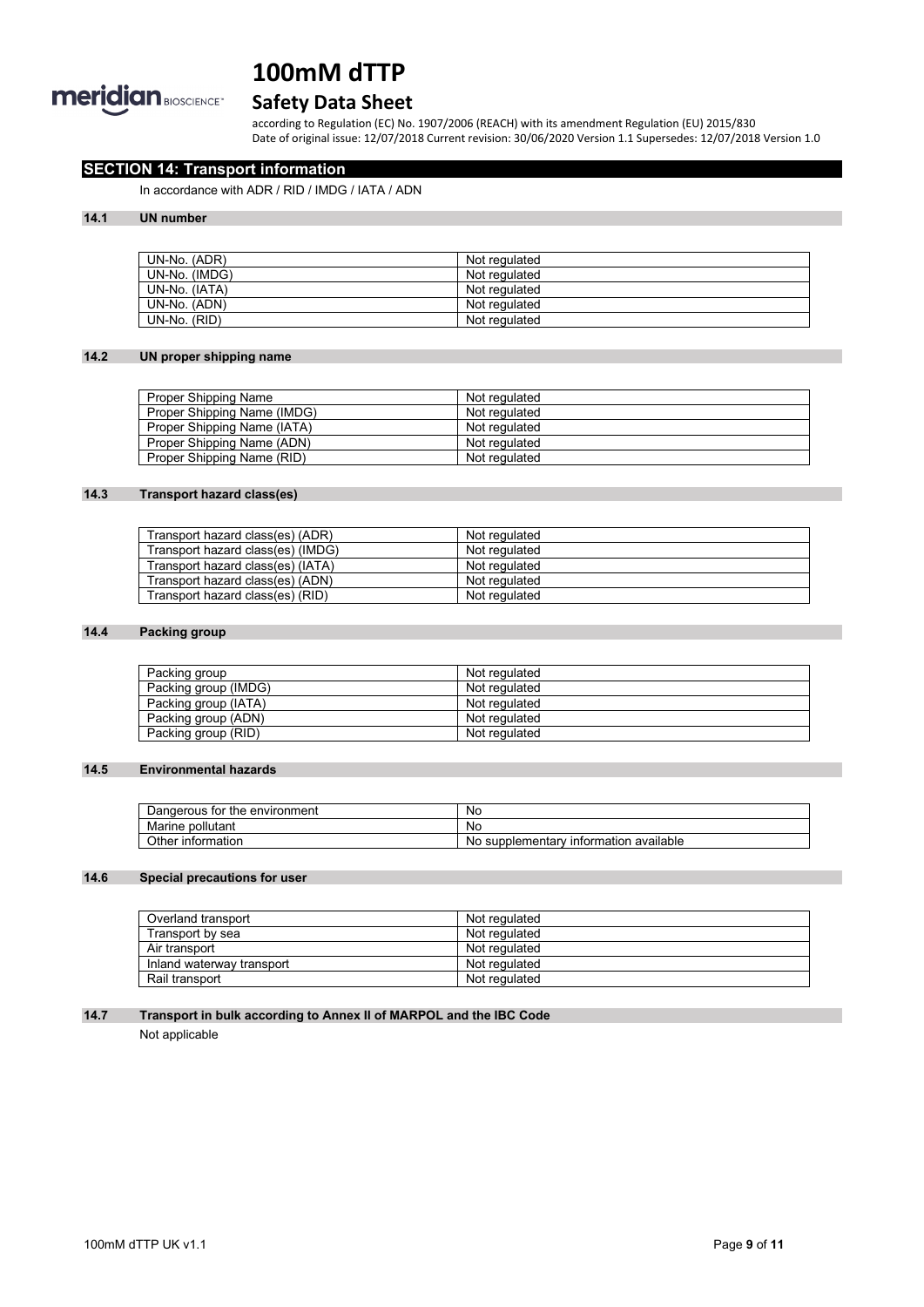

# **Safety Data Sheet**

according to Regulation (EC) No. 1907/2006 (REACH) with its amendment Regulation (EU) 2015/830 Date of original issue: 12/07/2018 Current revision: 30/06/2020 Version 1.1 Supersedes: 12/07/2018 Version 1.0

# **SECTION 15: Regulatory information**

**15.1 Safety, health and environmental regulations/legislation specific for the substance or mixture**

Contains no REACH substances with Annex XVII restrictions

Contains no substance on the REACH candidate list ≥ 0,1 % / SCL

Contains no REACH Annex XIV substances

### **15.2 Chemical safety assessment**

**No chemical safety assessment has been carried out**

# **SECTION 16: Other Information**

#### **16.1 Full text of H, EUH and P statements**

None None N/A

### **16.2 Training Advice**

Regular safety training

#### **16.3 Abbreviations and acronyms**

| <b>ADR</b>       | Accord européen relatif au transport international des marchandises Dangereuses par Route      |
|------------------|------------------------------------------------------------------------------------------------|
| <b>ATE</b>       | <b>Acute Toxicity Estimate</b>                                                                 |
| CAS              | <b>Chemical Abstracts Service number</b>                                                       |
| <b>CLP</b>       | Classification, Labeling and Packaging                                                         |
| <b>DNEL</b>      | Derived No effect I imit                                                                       |
| <b>EC</b>        | European Community                                                                             |
| EC <sub>50</sub> | <b>Effective Concentration 50%</b>                                                             |
| EN               | European Norm                                                                                  |
| <b>IARC</b>      | International Agency for Research on Cancer                                                    |
| <b>IATA</b>      | International Air Transport Association                                                        |
| <b>IBC</b>       | Intermediate Bulk Container                                                                    |
| <b>IMDG</b>      | International Maritime Dangerous Goods Code                                                    |
| <b>IMO</b>       | International Maritime Organisation                                                            |
| LC50             | Lethal Concentration 50%                                                                       |
| LD50             | Lethal Dose 50%                                                                                |
| <b>MAC</b>       | <b>Maximal Allowed Concentration</b>                                                           |
| O/W              | Oil-in-Water (chemistry)                                                                       |
| OECD             | Organisation for Economic Co-operation and Development                                         |
| <b>PBT</b>       | Persistent, bioaccumulative and toxic                                                          |
| <b>PMcc</b>      | Pensky-Martens Closed Cup test                                                                 |
| PNEC             | Predicted no effect concentration                                                              |
| <b>REACH</b>     | Registration, Evaluation and Authorisation of CHemicals                                        |
| <b>RID</b>       | Règlement concernant le transport international ferroviaire de marchandises                    |
| <b>STEL</b>      | Short Term Exposure Limit                                                                      |
| <b>TWA</b>       | <b>Time Weighted Average</b>                                                                   |
| <b>UNXXXX</b>    | Number assigned by the United Nations Committee of Experts on the Transport of Dangerous Goods |
| vPvB             | Very persistent and very bioaccumulative                                                       |

# **16.4 Recommended Restriction on Use**

Only for professional user working under controlled conditions.

Consider employee restrictions for young people (e.g. 94/33/EC)

Consider employee restrictions for pregnant women and nursing women (e.g. 92/85/EEC)